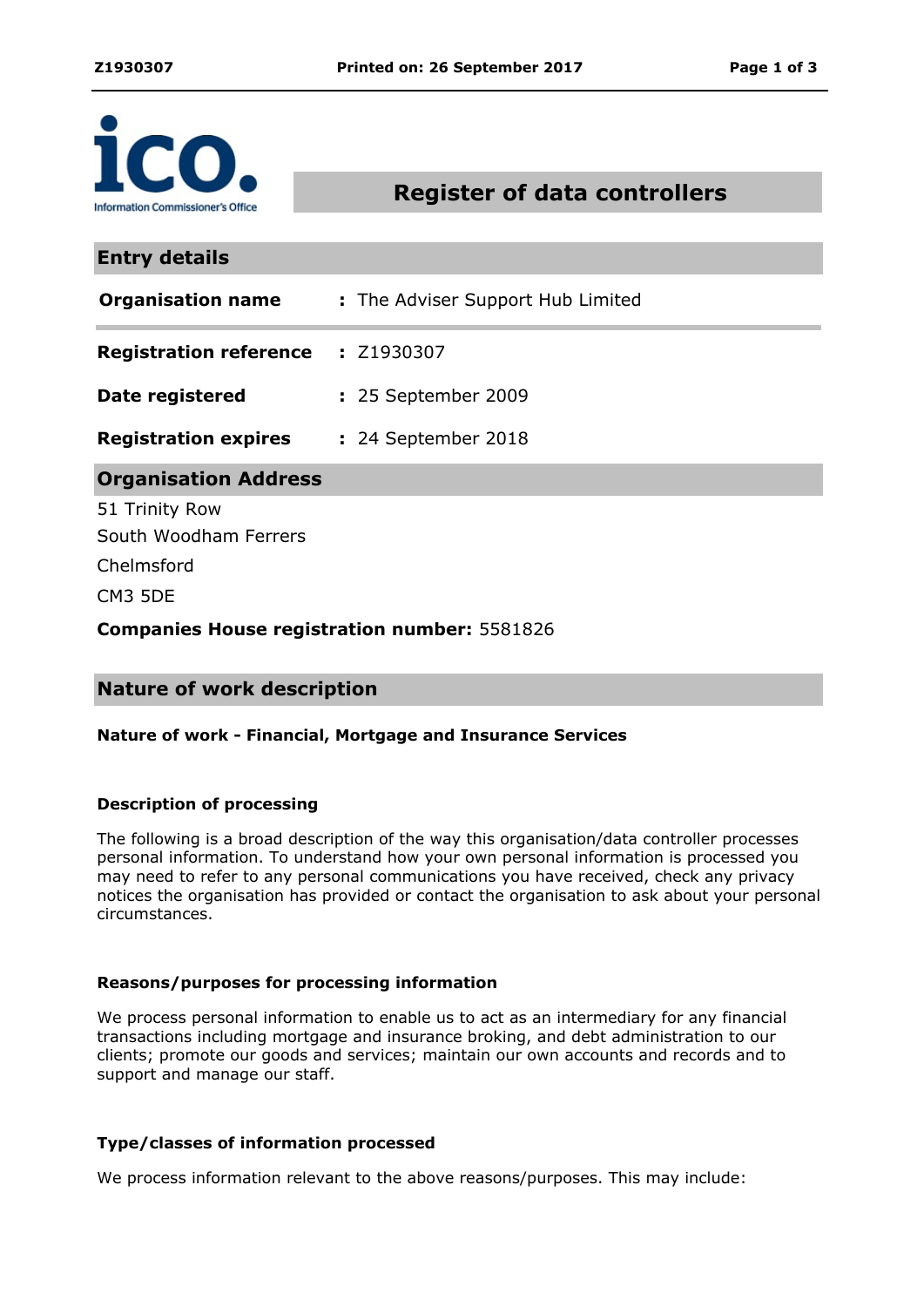- personal details
- family details
- **·** lifestyle and social circumstances
- financial details
- employment and education details
- qoods or services provided

We also process sensitive classes of information that may include:

- physical or mental health details
- racial or ethnic origin
- religious or other beliefs
- trade union membership
- offences and alleged offences

## **Who the information is processed about**

We process personal information about:

- clients
- suppliers
- professional advisers and consultants
- enquirers, complainants
- employees

#### **Who the information may be shared with**

We sometimes need to share the personal information we process with the individual themself and also with other organisations. Where this is necessary we are required to comply with all aspects of the Data Protection Act (DPA). What follows is a description of the types of organisations we may need to share some of the personal information we process with for one or more reasons.

Where necessary or required we share information with:

- current, past or prospective employers
- family, associates and representatives of the person whose personal data we are processing
- financial organisations
- business associates and professional advisers
- educators and examining bodies
- employment and recruitment agencies
- healthcare and welfare organisations
- credit reference agencies
- debt collection and tracing agencies
- other companies in the same group
- suppliers and services providers
- trade and employer associations